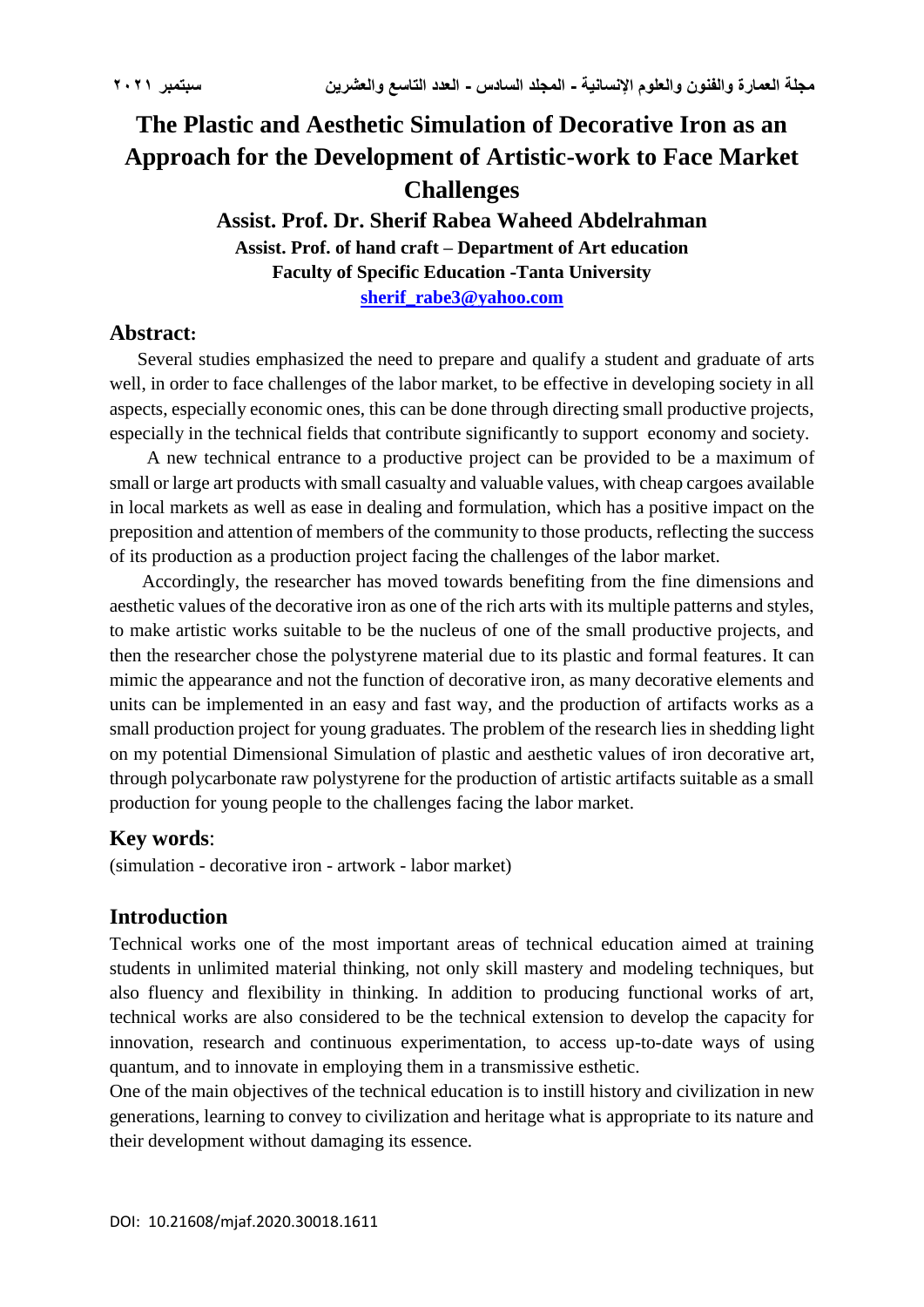This ornamental iron is one of the artistic and handicraft fields, where the diversity, richness and originality of this art through different eras and the resulting formative, aesthetic and expressive values that enrich many of the various artistic fields, but can contribute in the educational and aesthetic fields, by theoretical and analytical study as well as practical applications and skill.

The researcher believes that it is necessary to prepare a professional education student and graduate in order to meet the challenges of the labor market, so that it can be effective in developing society in all aspects, especially the economy, through directing small production projects, especially in technical fields that contribute greatly to supporting the economy and society.

And that is by providing a new technical entrance for one of the productive projects to be a starting point for implementing small or large artistic products of formative dimensions and distinctive aesthetic values, with cheap materials available in the local markets in addition to the ease of dealing with them and their formation, which has a positive impact in achieving the satisfaction and interest of members of society for those Products.

The research has also been directed toward building upon the plastic dimensions and esthetic values of decorative iron as a rich art in its various forms and forms of work for the creation of works of art that can be the nucleus of a small production enterprise. The researcher has selected the polystirene's luxury for its features and its plastic and formal properties, which can simulate the true appearance of decorative iron chips, where many elements and decorative units can be implemented in a quick and easy way, and the production of work that can serve as a small production project for young graduates.

## **Research Problem:**

The current research problem is to highlight the possibility of simulating the plastic dimensions and esthetic values of decorative iron art through the granular polystirene to produce artistic works that serve as a small productive project for young people to meet the challenges of the labor market.

## **Research objectives: The study aims at**

- **-** Utilize the variety of polystirene chips through its simulator.
- **-** Producing works of art that can be adapted to a small productive project for young people to meet the challenges of the labor market.

## **Research hypotheses: The study assumes that it is possible**

**-** Simulating the esthetic and chemical values of polystirene decorative iron can contribute to the production of artistic works with updated plastic dimensions.

**-** Production of polystirene-inspired works of art in decorative iron designs can serve as the nucleus of a small production project that meets the demands of the labor market.

## **Research Importance**

**-** The application of the plastic dimensions and esthetic values of decorative iron art in the production of modernized artistic works.

**-** Utilize polystirene slices to simulate the plastic dimensions and esthetic values of decorative iron.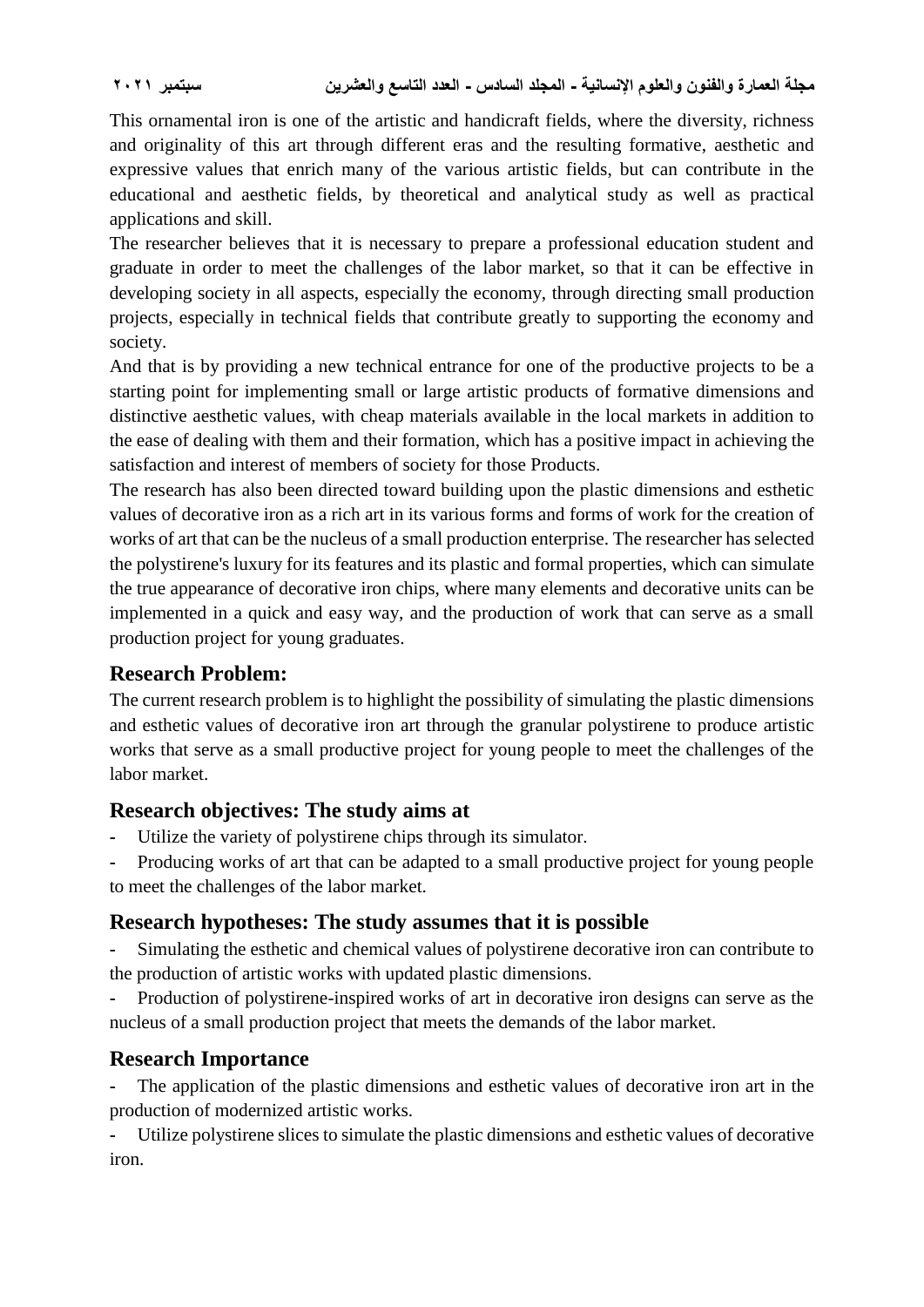Find new tarmsour new test for DARCI and technical alumnia designed as a small production project to fit Sufecal volunteers

## **Research limits: The study is blind**

- **-** Use black polystirene slices.
- **-** The simulation is of the plastic and esthetic, not the functional of the ornamental iron.

**-** Applied: A student experience for graduates of the Technical Education Department at the Faculty of Quality Education, Tanta University.

- Use Microsoft Word ( ) Adobe Photoshop to implement the designs.
- **-** A garnish complementary to our homes (photo frames- mirrors operaverns).

## **Research Terms:**

**Simulation: The** process of imitation, being similar in form, intonation, or actual character. In the current research, procedural is defined as the tradition of the structural, design and structural dimensions of decorative iron art and the resulting values, and its implementation of polystirene in works of art that serve as a new small project, which can be marketed in local markets.

**Decorative iron: The** iron is treated in various forms (such as roads, textures, parts, etc.), with the aim of decoration in the first place in addition to the functional aspect.

**Artistic style:** A style or artistic character that can be easily recognized with a set of features with clear landmarks.

## **Research Curriculum:**

Research is based on the descriptive approach and analytical approach in the conceptual framework, and on the experimental approach in the applied framework.

## **Research themes:**

#### **Firstly: Decorative iron patterns between design, aesthetics and forming methods.**

The art of decorative iron is particularly important in terms of its historical and artistic origins, its esthetic and its forms, which first originated in some European countries such as Germany, France, Italy, England, and later affected many countries of the world, including Egypt.

The decorative iron in Egypt was only visible in the late nineteenth century under Mohammed Ali, where it was used by foreign artists, designers and workers, who built several palaces and buildings on European architecture, and it was noted that the artistic styles of the ornamental iron in the country were similar, overlapping and diverse. It has a character and features of more than one model.

The researcher will study some of the modules and the performance methods of some of these models, which can be used to achieve the current research goal, here we will review some decorative iron models, each based on a range of foundations and vocabulary that distinguish it from other models.

### **Romanesque style**

The Italian Romanesque was characterized by its rotation and curves in the work of the gates and iron barriers of the architecture, as well as the horizontal and vertical repetitions of decorative elements, The Romanesque was well-known for its security role and the strengthening of the doors and windows, and also for its simplicity and the use of geometric structures and abstract elements as characters. The French Romanesque, with its ornate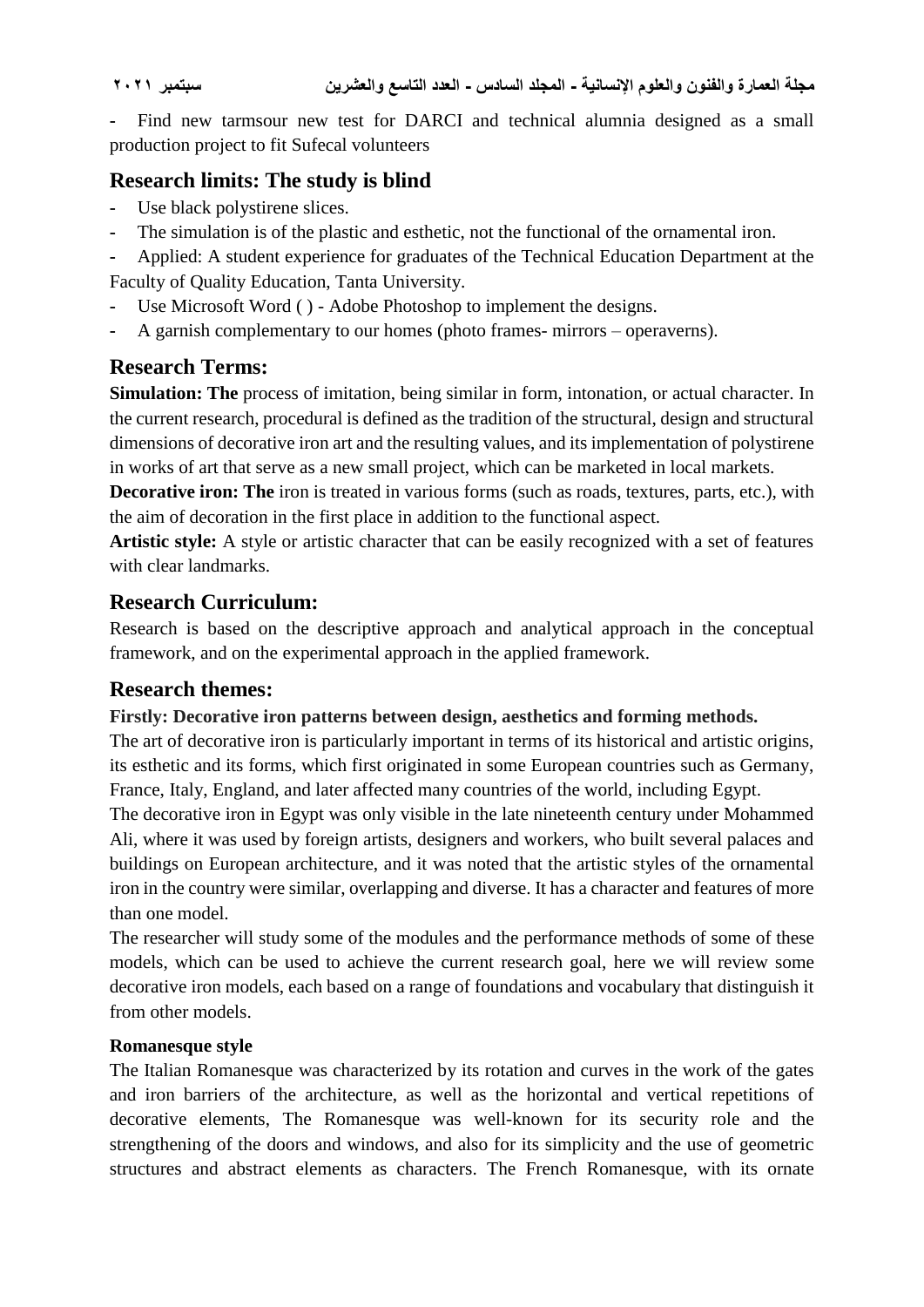ornamental, Welsh and recursive ornamental ornaments, the plant ornaments such as leaves, especially grapes, triangular and quintet flowers in geometric arrangements and iterations, occupy and cover all spaces in the design.

#### **Renaissance style:**

The dominant esthetic feature of Renaissance decoration is simplicity in straight or curved lines, whether overlapping, intermittent or staggered in repetitions that give the eye moments of rest and mind-thinking in a busy vacuum. The art of decorative iron in Renaissance Italy was distinguished by combining both the plastic and the diagnostic style through the forms of mummy, animal, bird and reptile. The Italian iron then moved to the prosperous Renaissance phase where techniques developed, and artists and designers turned to the methods of occupying spaces inside the glands using modular engineering units based on the C and S letters. The Renaissance style in France was based on simplicity and agility resulting from the use of curves, as well as the employment of the Commission to persons and animals, with often abstract decorative elements. The partial distribution of decorative units in various parts of the design within the general framework is also a configuration that is agile, simple, diverse and harmonious among units at work. The art of decorative iron in Germany is original and distinctive, and the emancipation and development of the other side, where the replication of the units and forms in a professional and familiar manner is a concern, with decorative iron appearing in the doors, windows, barriers, shrines and setter in churches, houses and crosses.

#### **Islamic style:**

The ornamental iron sin Islam is a decorative iron in mosques and architectural buildings, such as the faculties in doors, windows and architectural buildings, designed to be very decorative and interesting, and the Islamic artist has been particularly imaginative in architectural and organic designs. The art of decorative iron in Islamic times has passed through various periods of power, skill, weakness and neglect, with the decorative iron of the Fatimid era largely showing strength and support for architectural buildings, Low appearance of decorative iron was observed in the EoE era with the use of copper cast in some window openings for the first time.

The production and art of decorative iron flourished in the Mameluke era, where the golden age of many arts is considered, because of the wealth, money and the grudge of the Malian sultans, the metal decorations are many and many materials including iron, copper and bronze, The doors, windows and architectural openings are decorated in Islamic units, and a new style has appeared in the ornamental elements (pottery), a circular or oval ornamental unit with the two sides in the form of triple leaf.

In the Ottoman period, the art of decorative iron continued to advance, and the Ottoman-era motifs were influenced by European motifs, especially baroque, which led to the emergence of various Islamic motifs.

#### **Modern decorative iron:**

The mineral industries in general, including iron, have evolved into science and technologybased, as well as changing needs and life requirements, as they have imposed themselves in many areas. It was a high-interest material, with many decorative units and artworks of art, quality and skill. This led the researcher to take advantage of the esthetics and diversity of the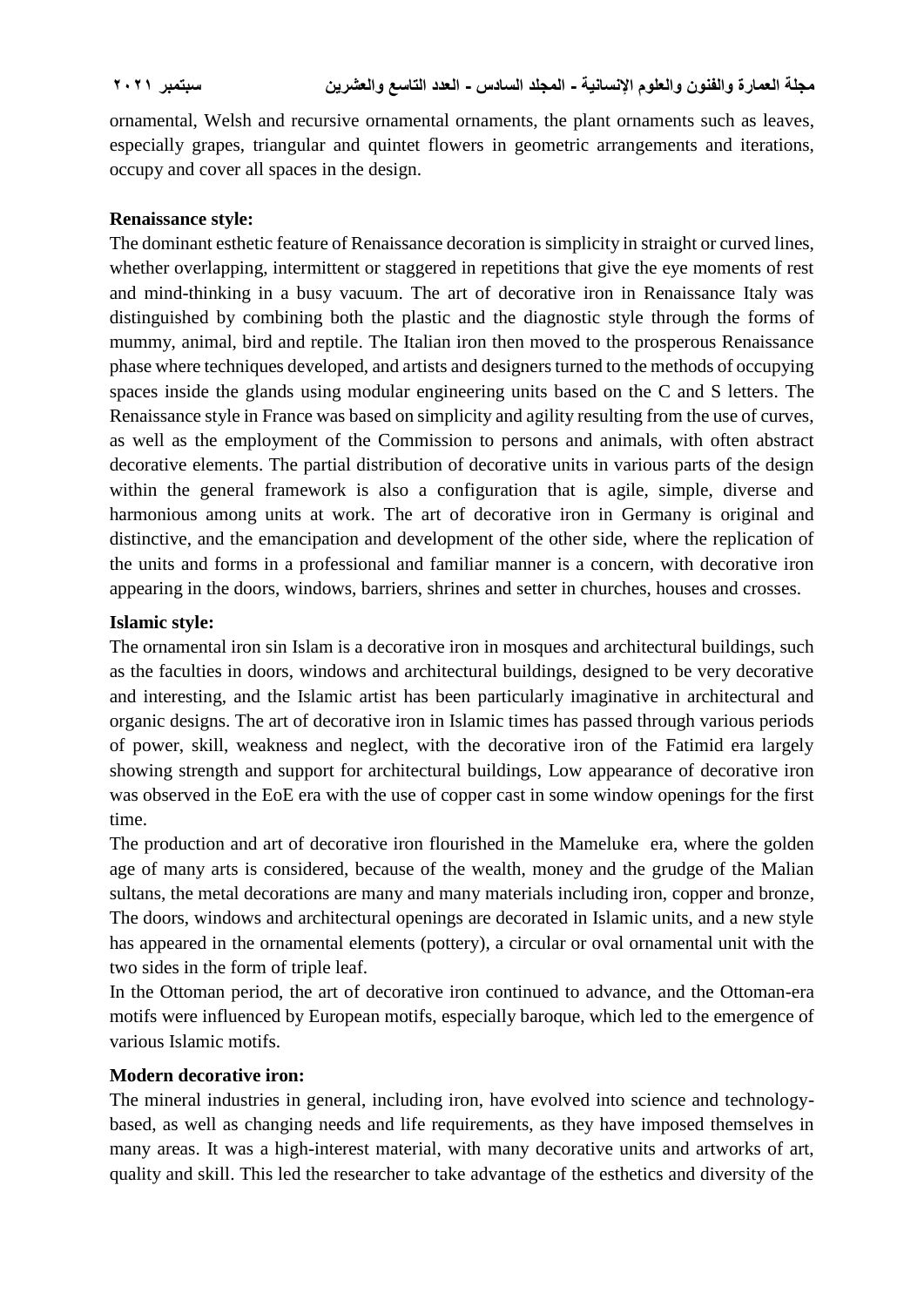techniques of shaping this art both old and new and to make use of it in the work of artworks bearing the esthetic and plastic values of decorative iron.

#### **Second: Simulation as one of the pillars of developing artwork**

The researcher has adopted the idea of simulations as a means of producing new artistic ideas and creative works through reflection on different heritage and civilizations, and with the aim of studying and analyzing to emphasize some of the ingredients for implementing artistic works, the simulation ends in proportion to the changes of the time and the demands of the market.

The field of art works is an important focus of creative practices in various ways that allow the application of simulation thinking from diverse perspectives, both through the simulation of materials, techniques and the compositions.

The researcher believes that the field of artistic works is one of the most important areas in which a great development can occur through modern and many simulations. The current research has been based on this application by considering reaching the values in decorative iron with easier and less expensive rubbish that are suitable for use in the educational process and dealing with them in easy and safe ways for students and graduates of technical education colleges.

#### **Third: Small projects and the labor market in art education.**

The researcher believes that the orientation of small projects related to the fields of plastic arts and studying the needs of the labor market is of great importance in guiding both students and graduates as individuals as well as the educational institutions related to art, and anyone interested in art has to contribute to the development and strengthening of society's competitiveness, which the research seeks by linking the student product to the demands of the labor market and use the student and graduate diverse skills to be able to produce some works of art that are of esthetic and economic value. This may contribute to Egypt's vision of 2030m in terms of local, community and economic development.

This can be done through continuous empirical thinking and the changing use of technical media, tools, materials and techniques, which are particularly characteristic of technical areas and technical works. The new technology is designed to provide a wide range of technical expertise and ideas with both esthetic and functional values, which can be implemented productively as the core of a small production plant.

The project's idea is to produce works and artistic products with many design foundations, plastic dimensions, and esthetic values similar to decorative iron esthetics, this is achieved using one of the industrial plastics raw materials, polystirene, which is cost-effective without the need for expensive machines and equipment in simple and easy ways, and high safety standards, it can be the core of many small projects for students and graduates of art colleges.

### **Fourth: The applied framework (the research experiment).**

#### **The applied framework in the current search is divided into:**

#### **First: The power of polystirene to simulate decorative iron and produce artistic works**

The polystyrene material is one of the newly developed industrial raw materials, and it is considered one of the important raw materials in the field of plastic arts because of its formative properties and various formative capabilities commensurate with many technical, educational, applied and aesthetic uses, so the researcher chose it to achieve the current research goal.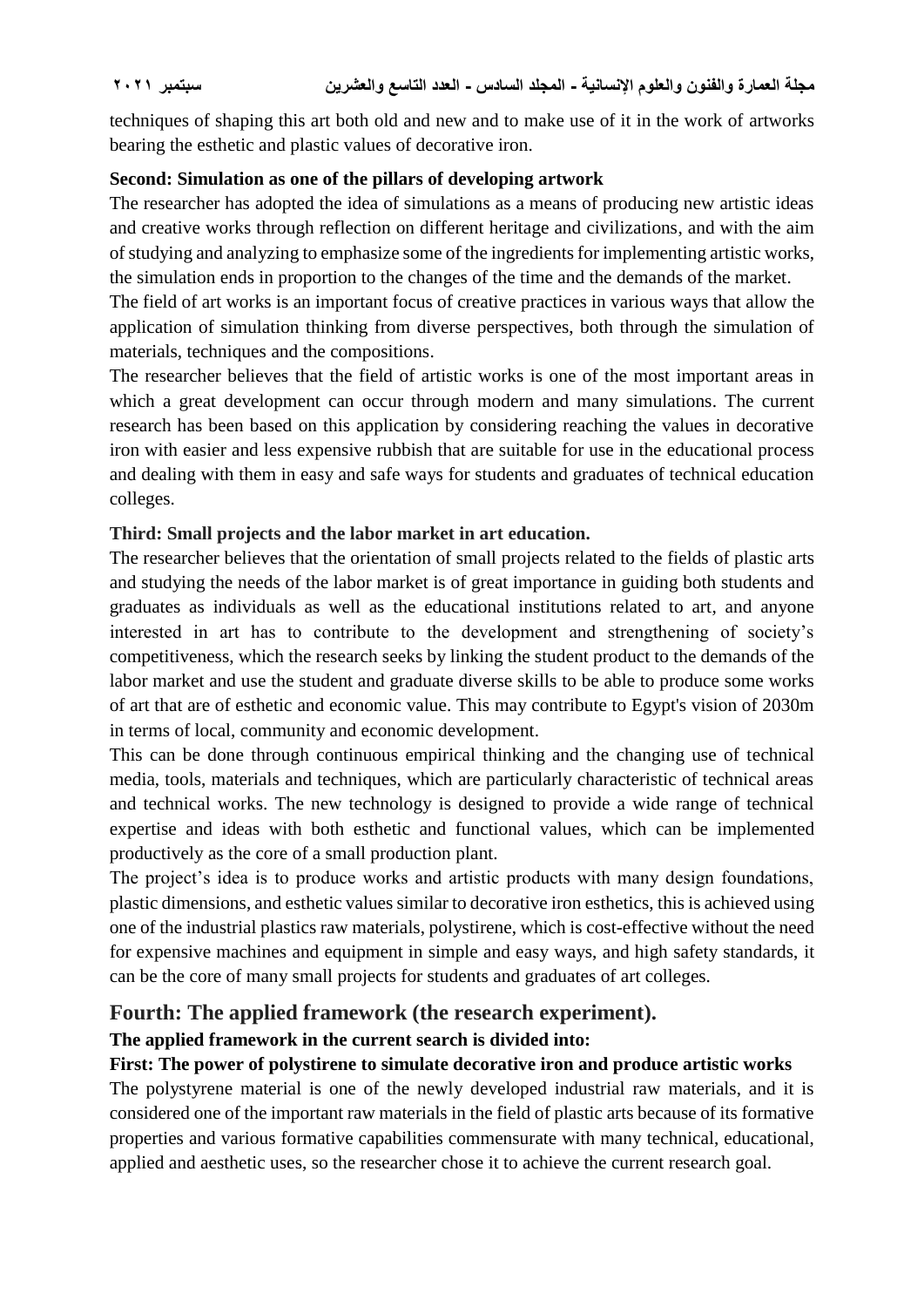#### **Second: The design and construction foundations of the decorative iron**

Decorative iron was based on many design and construction foundations, relying on simplicity in straight and bent lines in the formation of various elements and units, and considering the gaps between these units when combined into one configuration, this gives emphasis to the module and the interconnectedness of the artwork, in some work, it relied on regular bilateral and quadruple symmetric arrangements, but there were some work in which the concept of design freedom and access to liberal creative aspects had been realized. This ensures that equilibrium values of different types appear, whether symmetric, asymmetric, central-axial, and so on.

Repetitive relationships, whether regular or irregular, have emerged in many horizontal, vertical, tilted, erratic, spiral, and free directions, and the result of these repetitions from multiple rhythms, which is one of the important foundations in iron designs

The art of decorative ironwork also depended on the abstraction and simplification of units derived from nature in addition to the multiple plastic values of simple elements such as the letter C, S.

### **Third: The plastic elements of decorative iron art (ornaments, carbons and decorative units)**

The art of iron decoration depended on a set of vocabulary and assortment units, which are called ornaments and clams that are accurate, simple and well-designed in creating a whole unit with their own design and location. These units are assembled by a band or by one of the appropriate welds and then connected with additional pieces, which is the foundation on which most of the decorative iron works are built. The number of faculties and units in the iron ornaments is not limited to (engineering faculties, organic or natural ornaments, model ornaments, free or simple ornaments).

#### **Fourth: The applied framework (research experiment) Goal of the experiment**

The aim of the experiment is to create new experimental entries for the graduates of the Technical Education Department of the qualitative Education Schools, which can be considered a small productive project by producing artistic works of polystirene, which have many esthetic and decorative values.

#### **The research sample**

A sample of graduates of the Faculty of Quality Education, Department of Technical Education, Tanta University, was conducted for the following reasons:

**-** According to the Department's list, the updated materials and their potential are examined in the Technical Works course for the Second Division.

**-** Study of the computer course in the arts in the Third Division that contains learning of the skills of image coordination for each program of Adobe Photoshop and Word.

The sample of the study was made up of 20 students and graduates of the Department of Technical Education at the Faculty of Specific Education, Tanta University.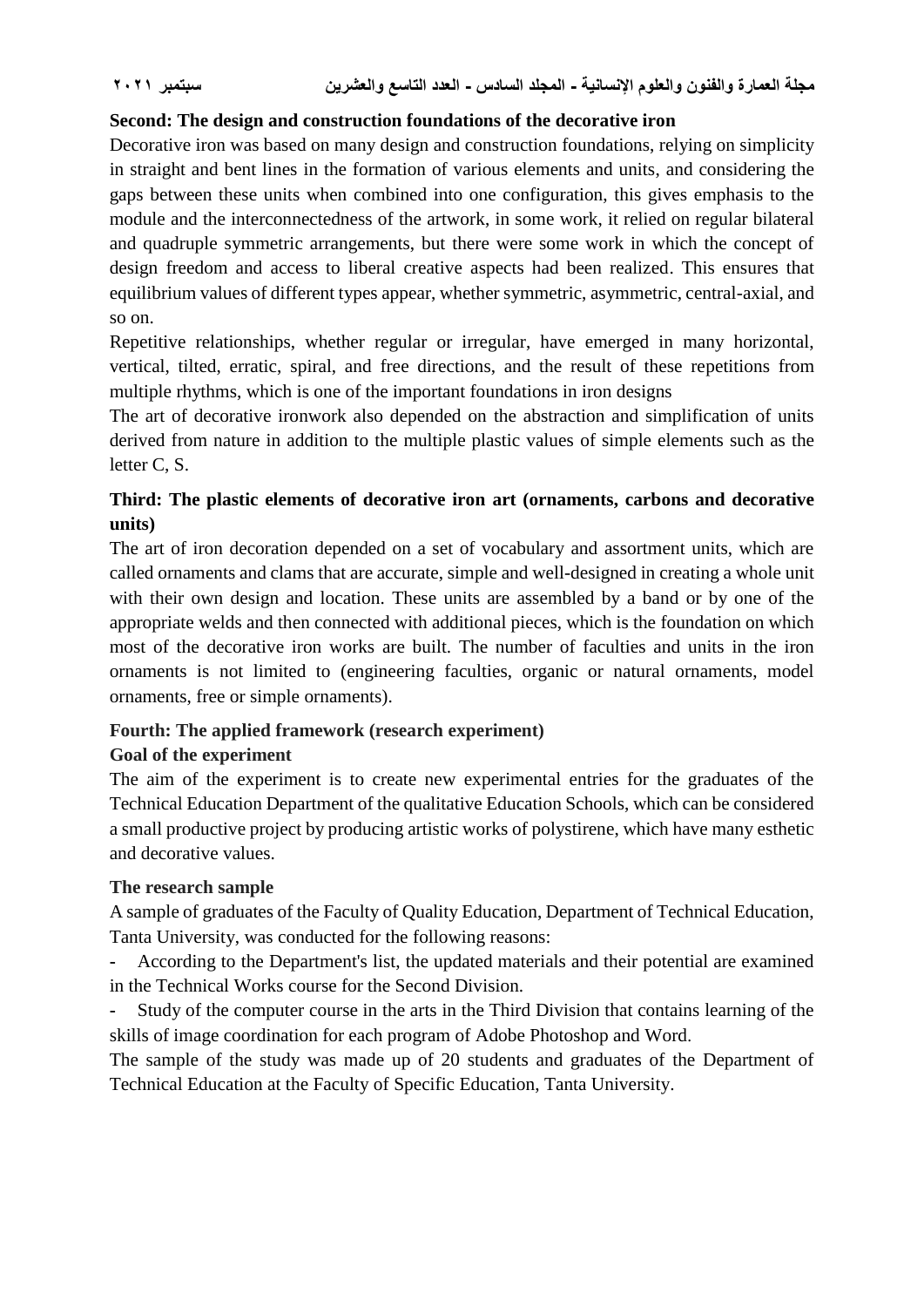## **The application of the research experiment**

### **The experience relied on two key factors for working with students**

### **First: Direct communication (interviews)**

It was identified in three interviews of 3 hours each.

### **Second: Electronic communication**

The second stage was based on electronic communication with students.

## **Research results**

**-** The work of artworks carried out with polystirene slices was done by simulating the plastic dimensions and esthetic values of decorative iron art.

**-** Works of art were produced to serve as a micro production project for young people to meet the challenges of the labor market.

## **Recommendations:**

**-** Confirmation the development and utilization of different materials in non-traditional ways to achieve innovative formative solutions.

**-** Adopting the philosophy of simulation in all its aspects in order to reach new visions of works of art.

**-** Attention to college graduates, especially technical ones, and support and direct them to set up small production projects.

## **References:**

Arosto: Fan Elsher,targamet Ebrahem Hamadah, Maktabet Elanglo, Alqahira.

Alsrag,Hosen Abdelmoteleb: Mostakbl Elmashroat Elsagherh Bemasr, ketab Elahram Eleqtesady, Eladad 229, Alqahira,2013.

Albasiony,Mahmood:Tarbyat Eljzawot Elgamaly,Dar Elmaaref, Alqahira, 1986

http://www.uobabylon.edu.iq/uobcoleges/lecture.aspx?fid=13&lcid=37279

Eltaqy, Dalal Hamza: Falsafit Alfan End Aflaton, Koliet Elfenon Elgamila,Gameat Babel,2013- Elmasdar

http://www.uobabylon.edu.iq/uobcoleges/lecture.aspx?fid=13&lcid=37279

Elaydy.Abobakr: Elfan Bayn Elkhak We Elmohakat.2017, Elmasdar

Dewi,Jon: Elfan Khebrah, Targamet Zakariya Ebrahem, Dar Elnahdah, Alqahira,1963.

Radwan,Mohamed Abd Allah: Elqeyam Elfaneya Leashghal ELhadad Elromanyah Fe Oroba, bahth Manshor, Megalet Olom we Finon, Derasat we Behoth,Mogalad 6, Adad 4,Gameat Helwan,1994.

Abd Elhamed,Ahmed Kamal Eldeen: Taather Tasmemat Elamal Elhadedyah Elmeamaryah ala Mabany Elbenok Eleslamyah Elhadethah Fe Masr, , bahth Manshor, Megalet Olom we Finon, Derasat we Behoth,Mogalad 1, Adad 1,Gameat Helwan,1989.

Abd Elhamed,Ahmed Kamal Eldeen: Fan Elhaded Elmoaser Fe Magal Elemarah Begomhoriyet Masr Elarabyah, bahth Manshor, Megalet Olom we Finon, Derasat we Behoth,Mogalad 2, Adad 4,Gameat Helwan,1990.

Arafat,Amal Hamdy: Dor Eltarbyah Elfaniyah Fe Talbyat Motatalabat Soqe Elamal We Elhefaz Ala Elhaweyah Elmasriyah, bahth Manshor, Elmoatamar Elsanawe Elthaleth, Koliyet Eltarbiyah Elnaweyah, Gameat Elmansorah,2008.